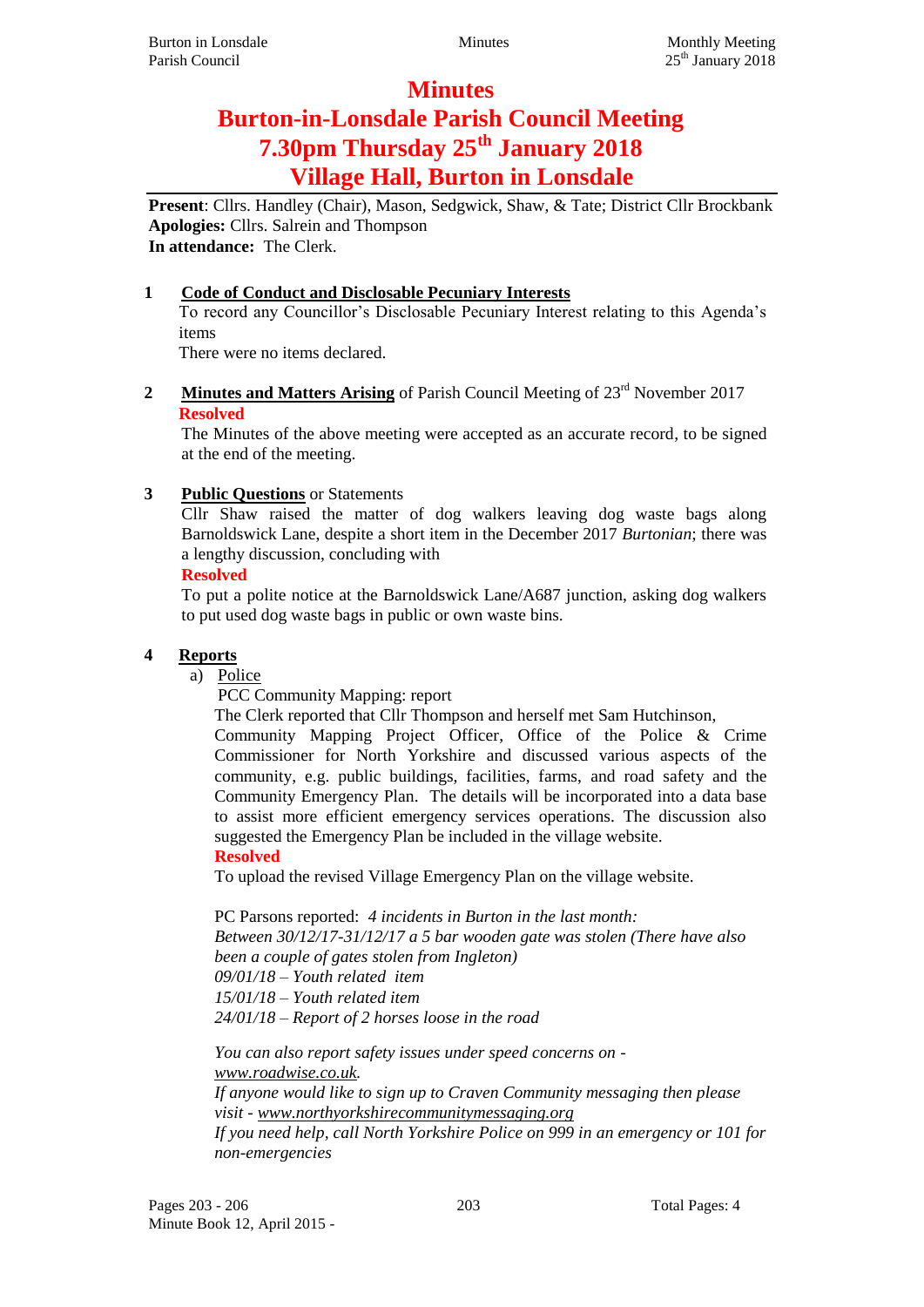- b) North Yorks County Councillor: no report
- c) Craven District Councillors

Cllr. Brockbank reported the District Council is finalising the budget and 2018- 19 council tax bands; details will be available shortly.

The CDC Local Plan is out for final consultation between  $2<sup>nd</sup>$  January and  $13<sup>th</sup>$ February 2018; CDC has specified: "Representations at this stage should only be made on the legal and procedural compliance of the Craven Local Plan". It will go to the Secretary of State for final approval in March 2018.

# i) Planning Matters

Application 2018/18882/TCA

To remove 5 no. trees (Irish yew): All Saints Church Yard, Burton In Lonsdale, Carnforth, LA6 3JU

Cllr Salrein emailed her support of the proposal; Cllr Mason expressed concerns regarding future implications of proposal (re Minute 9c of 23 November 2017). Cllr Tate assured the meeting that at this point only permission is sought; the remainder of the informal discussion plans have yet to progress, pending Mr Gillibrand's discussions with the diocesan solicitor. The Clerk noted that, as yet, no document outlining the proposals has been received by the Council. **Resolved**

No comments to be submitted to the District Council regarding this application.

ii) General Data Protection Orders: appointment of General Data Officer; estimated annual cost

The Clerk is due to go to a training session on  $23<sup>rd</sup>$  February, run by CDC; the district council's proposal is to offer the services of its GDPR Officer for £150 p.a., as Parish Clerks are not allowed to be appointed as GDPR Officers for their councils.

#### **Resolved**

To appointed the CDC GDPR officer as GDPR officer for Burton in Lonsdale Parish Council at a cost of £150 p.a. (reviewable annually).

#### iii) Council Tax Referendums: Conditional suspension until 2020

The Clerk advised to meeting that council tax referendums would be suspended until 2020 provided councils held increases below a defined percentage, demonstrating efforts to control expenditure, increase efficiency.

d) Clerk

YLCA: there has been a significant amount of correspondence re the GDPR legislation implementation; a report will be given after the training session at CDC on 23rd February.

Correspondence: items relating to this meeting were circulated via email; magazines, periodicals will be circulated separately, after this meeting.

#### **5 Finance Matters**

- a) Bank balances, including receipts since statement date The Clerk gave details as per the Appendix.
- b) Approval of payments of budgeted and non budgeted items **Resolved** To approve the payments as per Appendix
- c) Grass cutting prices for 2018 season The contractor has written to say he will put his hourly rate up to £18 per hour (his hourly rate has not increased since 2010-11). **Resolved**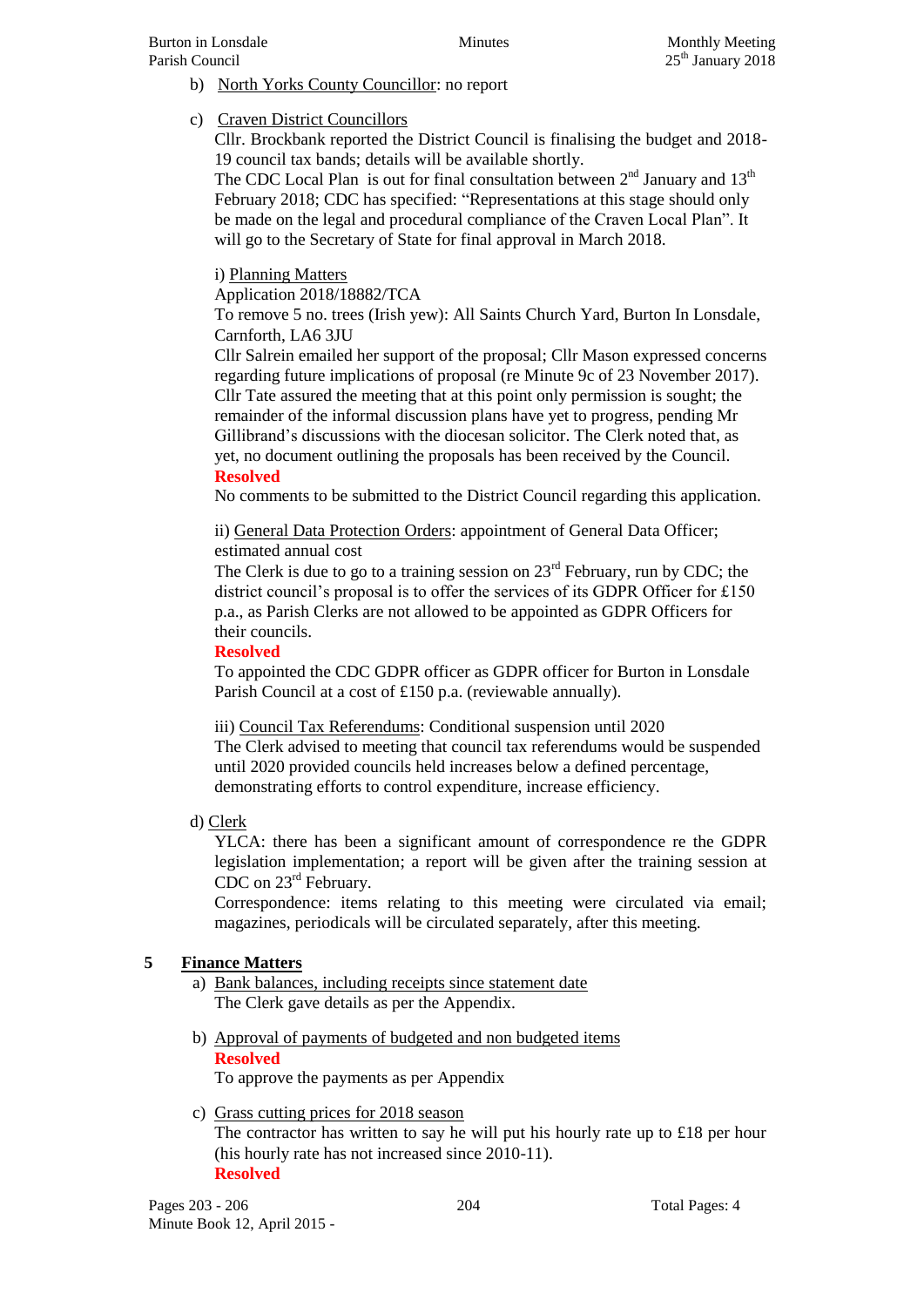In the light of the high standard of work in 2017, the council accepts the increase and wishes to continue its business relationship with W Hartley and Son in 2018. Clerk to write to Mr Hartley accordingly.

# **6 Parish Councillor Reports**

- a) Village Hall Committee: no report
- b) Bentham Common Lands Charity: no report
- c) Woodland Trust: no report
- d) Local Footpath Volunteers: some work has been done in the Skipton Area with the Countryside Volunteers.

#### **7 Recreation Committee**

a) Play Area: replacement swings progress report; inspection reports

The Clerk reported two sets of children's swings (two age groups) have been installed and are available for use.

No inspections reported.

b) Pavilion: bookings, maintenance, including cleaning.

Bookings are low as weather poor; various maintenance items have been completed by Mike Lancashire, for which the council conveys its thanks.

It was noted the next Recreation Committee meeting will be on  $1<sup>st</sup>$  February at 7.15pm.

## **8 Maintenance Reports**

a) Village Green, including War Memorial

Cllr Tate commented that the Village Green Christmas Tree looked very attractive; Clerk to write to tree supplier to pass on comments and Mr Gillibrand to thank him for allowing the tree lights to be connected to his power supply.

b) Riverside Land

Cllr Mason commented there is a lot of mole activity in the verge nearest to the houses; traps have been set, however, they appear to have been removed. As the mole hills damage the grass surface, making it difficult to mow, further enquiries to be made as to replacing the missing traps and obtaining additional traps.

- c) Very Old and Separate Churchyard: no report.
- d) Street Lighting: nothing to report.
- e) Public benches Mike Illsley is continuing the maintenance programme: all but two benches have been cleaned and re-varnished.
- **9 Items to be included by Clerk in press release** Nothing to report.

#### **10 Date, time and venue next monthly Parish Council meeting Resolved**  Full Council: Thursday 22nd February 2018, 7.30pm, Village Hall Recreation Committee: Thursday 1<sup>st</sup> February 2018, Sports Pavilion.

Meeting closed at 8.30pm.

Pages 203 - 206 205 205 205 206 205 206 205 206 205 206 205 206 205 205 206 207 208 209 205 206 207 208 208 20 Minute Book 12, April 2015 - **Signed ....................................................................... Dated...........................**